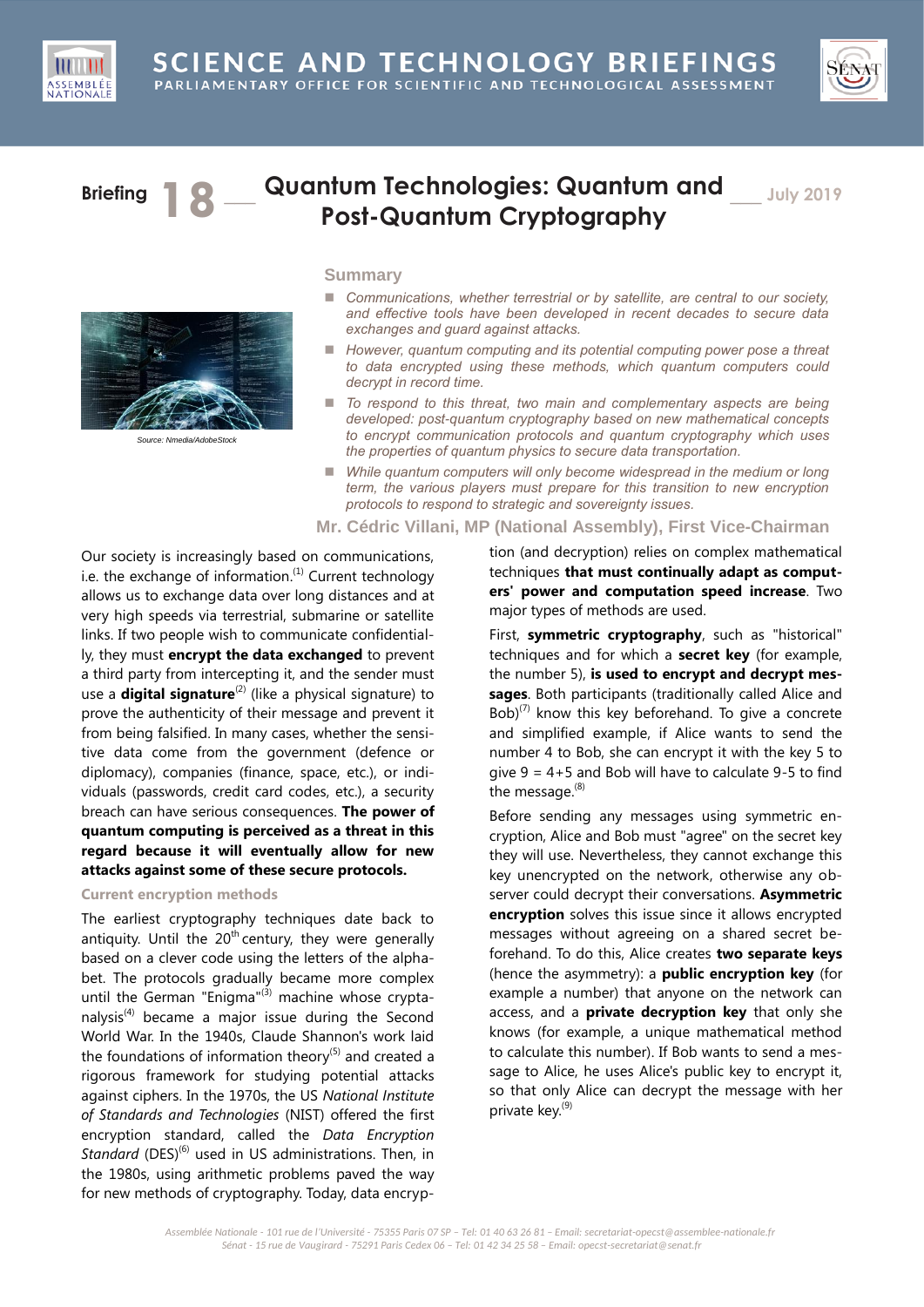

**FIGURE 1. THE PRINCIPLE OF ASYMMETRIC ENCRYPTION PROTO-COLS BETWEEN TWO USERS "ALICE" AND "BOB"**

In practice, many encryption methods are used, often using symmetric and asymmetric techniques in a hybrid manner. Symmetric cryptography, which can encrypt several gigabytes of data per second, is used to secure digital data and everyday communications.<sup>(10)</sup> Asymmetric algorithms are slower (a few megabytes per second) and are mainly used to exchange secret keys ahead of these symmetrical communications. These are based on mathematical problems that are complex for a computer, such as a discrete logarithm. (11) Historically, the best known is **RSA encryption, whose decryption is based on prime factorization** (see box). This problem is **particularly difficult for classical computers to solve**: in 2010, during an experiment<sup>(12)</sup>developed to factor a 232digit number, several hundred computers had to run for 2 years. The key standard used today is 617 decimal digits encoded on 2048 bits (RSA 2048). It would take a time "greater than the age of the Universe" (13.8 billion years) for the best computers to succeed in finding the prime factors (the secret key) that comprise it using current algorithms.<sup>(13)</sup>

## **The threat of quantum computing**

Since the 1990s, researchers have highlighted the fact that **quantum computers, while potentially very powerful but then still hypothetical, could decrypt some ciphers in record time**. The **Shor algorithm**, invented in 1994 to work on a quantum computer, can factor integers exponentially faster<sup>(14)</sup> than all known classical algorithms. **It would therefore threaten the security of the current RSA(15)** by finding the private key (and therefore the messages) from the public key in just a few minutes. A variant of the algorithm can also attack other asymmetric ciphers.<sup>(16)</sup> While huge progress has been made since then, current machines only have a few dozen qubits $^{(17)}$  and are therefore far from an imminent threat since **it would require several thousand qubits to use Shor's algorithm in an attack against RSA 1024 or 2048 keys. (18)**

#### **RSA encryption and factorisation:**

Introduced in 1978 by Ronald Rivest, Adi Shamir, and Leonard Adleman (\*), RSA encryption (named after its inventors) is based on **prime factorization.** As easy as it is to calculate a product of numbers, for example 503  $\times$  563 = 283,189, the reverse operation, called factorisation, to find 503 and 563 from 283,189 is much more difficult for a computer. The general idea of encryption is to use **a product of prime numbers as a private key, and the value of this product as a public key**. When the integers have several hundred digits, it becomes impossible to identify the private key using the public key.

(\*) Ronald Rivest, Adi Shamir, and Leonard Adleman, "A method for obtaining digital signatures and public-key cryptosystems", Communications of the ACM, vol. 21, no 2, 1978, p. 120–126

Using a quantum computer, attacks against symmetric ciphers can also be considered using Grover's algorithm. $^{(19)}$  This would significantly reduce the time needed to exhaustively search for a secret key but, in practice, this vulnerability can be offset by a doubling of the size of the keys. **Other forms of quantum attacks against symmetric ciphers have recently been discovered, (20) which also requires modifying them, but the threat seems less critical than for asymmetric cryptography.**

**It is impossible to predict if and when there will be a quantum computer sufficiently powerful to carry out such attacks**. Nevertheless, some experts believe that there is a 50% chance that at least one of the existing cryptography methods will be broken in the next fifteen years.<sup>(21)</sup> Developing new encryption methods takes time as their robustness needs to be thoroughly tested and proven. Thus, **a system is generally considered robust after about ten years of conclusive tests**. On the other hand, **transitioning to these new systems will take many years** depending on the time needed to modify all the algorithms already implemented in applications.<sup>(22)</sup> Finally, **some of the data we produce today must remain protected for several decades** - up to 60 years for the most sensitive national defence data. Therefore, it is important to encrypt them with a protocol that cannot be broken in the years to come. Despite the level of uncertainty surrounding quantum computing, **it seems prudent to develop cryptography that is resistant to this new threat, hypothetical and incomplete though it may be.**

#### **Towards a post-quantum cryptography**

In light of this, the US National Institute of Standards and Technology (NIST) launched a global call for projects in 2017<sup>(23)</sup> to define new "**post-quantum" cryptography standards, i.e. resistant to attacks from quantum computers** for encryption, digital signatures, and key exchanges. While research had already been carried out in the field, it had remained mainly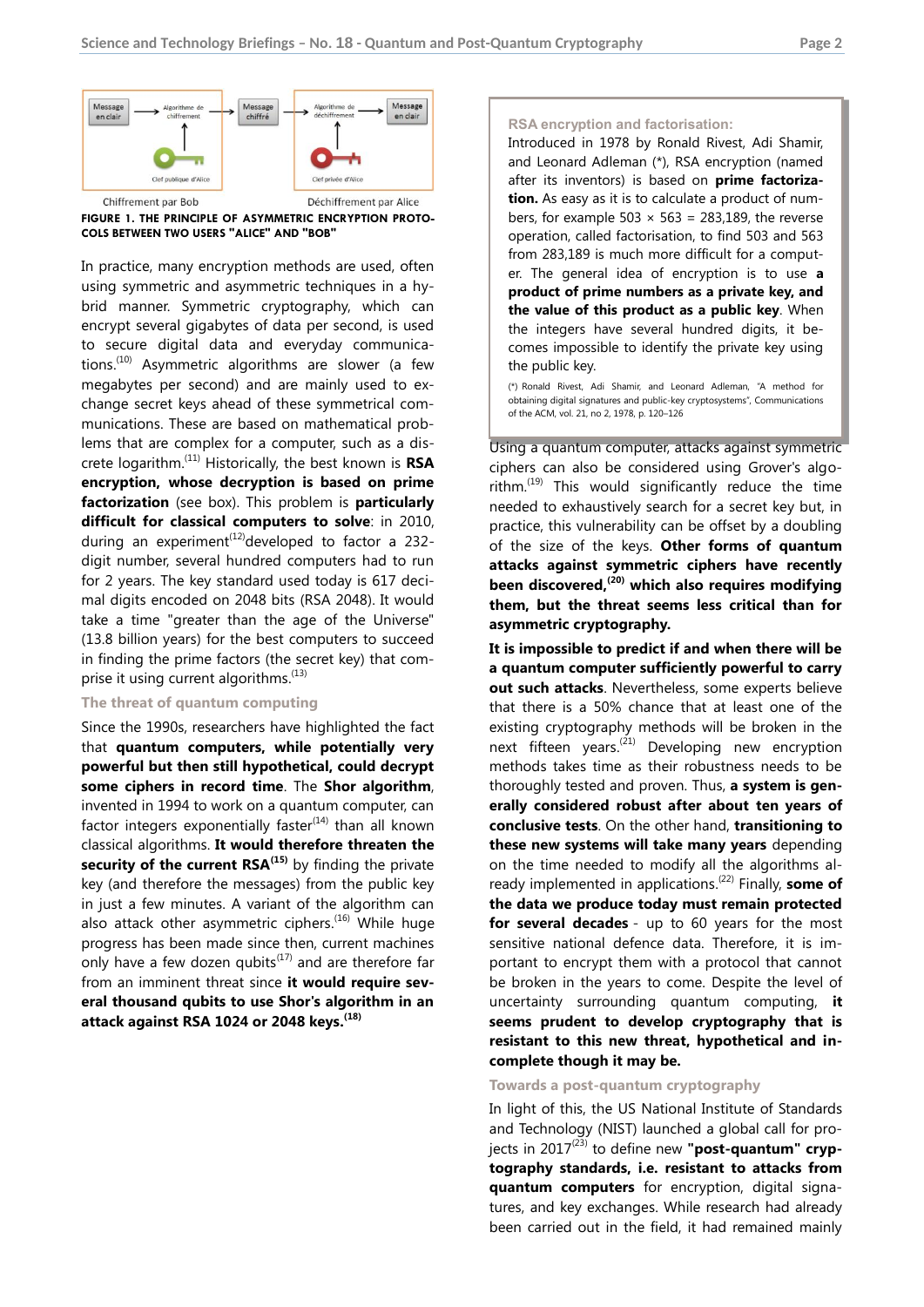theoretical; the NIST call united the global cryptographic community towards a concrete goal.<sup>(24)</sup> These methods are again based on abstract mathematical problems of various natures.<sup>(25)</sup> In total, 82 algorithms<sup>(26)</sup> from 26 different countries have been proposed. In January 2019, 26 candidates were selected,<sup>(27)</sup> of which a dozen came partially from French researchers, notably from INRIA and CNRS, following an initial selection phase led by NIST that drew on the many works of international experts. One or two additional phases are scheduled from now until 2022 to identify the most resistant algorithms and the new cryptography standards. For its part, China has launched its own competition, officially open to all, but on an untranslated platform written in Mandarin.

In France, the **RISQ project,<sup>(28)</sup> called "Digital Grand Challenge"** as part of the Invest in the Future Programme, aims to consolidate French skills in postquantum cryptography. It has united several players from business (Thalès, Secure-IC, CryptoExperts) and academia (INRIA, CNRS) to give the French cryptographic sector weight in defining new standards.<sup>(29)</sup> **France has some of the best experts in postquantum technology and, more generally, excellent research and teaching in cryptography that should be showcased, especially in business.**

Nevertheless, there are many obstacles in transitioning to these new methods: they are not yet mature in either design or implementation and will not be so before 5 to 10 years of study. The situation is similar to that of the RSA protocol in the 1990s: as soon as it was discovered, it generated a lot of enthusiasm, yet the first years of its use revealed that using it required many precautions<sup>(30)</sup> because the research lacked perspective. In this context, it is important **to avoid a regression towards asymmetric key exchange methods that are vulnerable to classical computing**. To maintain at least the level of security that has existed up to now, **ANSSI**<sup>(31)</sup> recommends a hybrid **solution in the short and medium term: combine a proven classical method with a post-quantum method. (32)**

#### **Entanglement and quantum cryptography**

Alongside post-quantum cryptography (which in fact relies on classical encryption algorithms), **quantum cryptography**(33) is being developed to prepare a new generation of communications protection. It uses the principles of quantum mechanics such as superposition and entanglement (see box text) and is based on the physical properties of the medium carrying the communication. In a very general way, quantum cryptography can be used to generate local or remote keys<sup>(34)</sup> and then use them in classical (symmetric or asymmetric) or, in the future, post-quantum encryption protocols. Concretely, we encode the information that we want to exchange using the state of a quantum physical system (a state corresponds to one piece of information). The most prevalent method right now

uses light polarisation<sup>(35)</sup> via photons, which are lighttransmitting particles.

This method consists in producing single photons by means of a specific source (most often a semiconductor quantum dot). $^{(36)}$  The information is then encoded using a characteristic of the photon, such as its frequency or its polarisation. In accordance with the principle of superposition, there exists a quasi-infinity of states for this photon<sup>(37)</sup>, unlike the classical binary case where information can only take values 0 or 1. User A can then send their information encrypted using the state of a single photon in the clear to user B, who can read it. This method can be used to share a public key, for example.

In addition, by means of another source of photons (a non-linear crystal<sup>(38)</sup> for example), a pair of entangled particles can be produced to encode the information on a quantum object comprised of two "subsystems" that will remain entangled from creation until detection. In quantum mechanics, measurement "disturbs" the state of the system. Prepared in perfectly predefined initial states (for example, in terms of polarisation or frequency), the two photons are sent to users equipped with calibrated detectors. The two previous properties ensure that **a measurement by user A has an instantaneous impact on user B**. Very useful for sharing private keys, this method, called **Quantum**  Key Distribution (QKD),<sup>(39)</sup> can also detect "intrusions" on a communication network very effectively.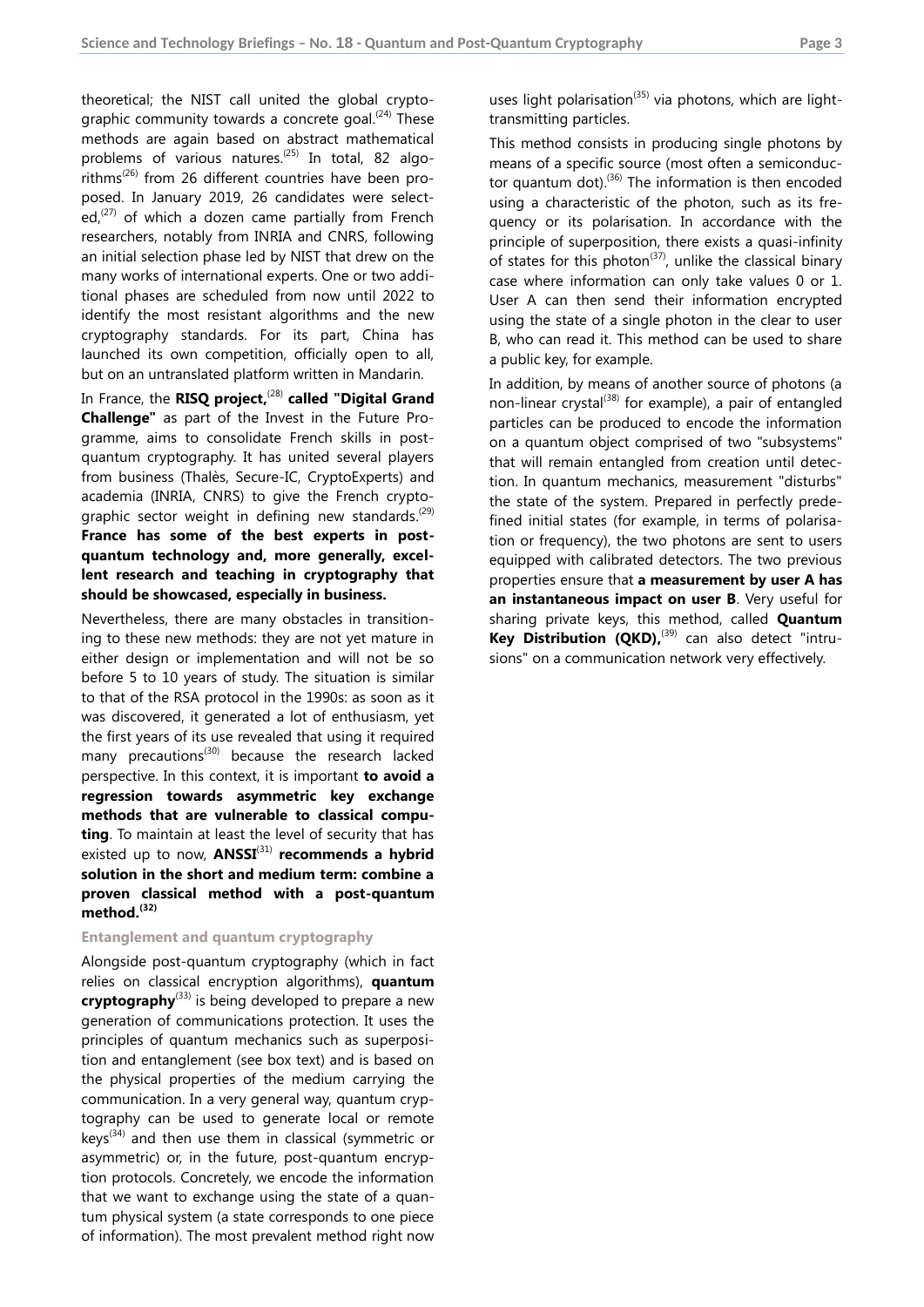#### **Quantum superposition and entanglement:**

In classical physics, a physical object (such as an atom) can be modelled by a point that is at a precise position at a given time. They are unlike waves, which describe a disturbance that propagates in space.

In quantum physics, the two concepts merge to explain the behaviour of objects on an atomic scale: this is called wave-particle duality. We can no longer predict the exact position of a body at a given moment, only the probability of finding it in a given place. These rather counter-intuitive phenomena are behind the two main concepts used by most technologies using quantum mechanics: the superposition of states and entanglement.

With the principle of **superposition**, the overall state of a system at a given moment becomes a combination of all possible states at that moment.

**Entanglement** connects two quantum objects and their information. A change of state in one leads to a change in the other **instantly**. We must thus consider the pair as a unique, inseparable and global system (the properties of the pair are not simply equal to the union of the properties of the two bodies).

These methods have been made possible by recent technological advances in quantum mechanics<sup>(40)</sup> that are already reaching advanced levels up to commercialisation. For the elections of the Canton of Geneva, Switzerland, a terrestrial quantum link offered by the Swiss company ID-Quantique<sup>(41)</sup> has been used since  $2007<sup>(42)</sup>$  to send online voting records securely over 300 km. (43) **Using photons as a quantum information medium allows us to use existing optical fibre networks and reduce infrastructure costs.** Today, the cost of installing a quantum communication line is estimated at €100,000, with a potential reduction factor of 10 within 5 years. $(44)$  However, quantum decoherence<sup> $(45)$ </sup> is the main technological obstacle because it limits the distances over which entanglement can be maintained. A whole line of R&D has been set up to develop quantum repeaters, which would synchronously relay the quantum information to two remote locations on the line of communication.

Satellite links are also concerned: in 2016, a Chinese satellite with a quantum source on board was used to distribute entangled photons between two receivers 1,200 km apart $(46)$  instead of just a hundred kilometres as was the case before. The Micius satellite was developed by the *Chinese Academy of Sciences* with support from the University of Vienna. This experiment offers an alternative to limited terrestrial quantum links and opens the way for long-distance and even intercontinental quantum communications, **the first** 

**bricks of a potential ultra-secure quantum internet network**. To implement it on a global scale, this network will have to be multiform, i.e. combine satellite links (spatial), as in the Chinese experience, and the existing fibre network (terrestrial). Overall, Asian powers seem to have chosen to invest in the deployment of quantum communications lines $(47)$  while Europe and the United States focus on new post-quantum methods (via the NIST call for projects).

Nevertheless, these various scenarios do not yet allow us to consider replacing classical key exchanges (current or post-quantum) with quantum cryptography in most situations (mobile equipment, internet communications through many intermediate relays, etc.).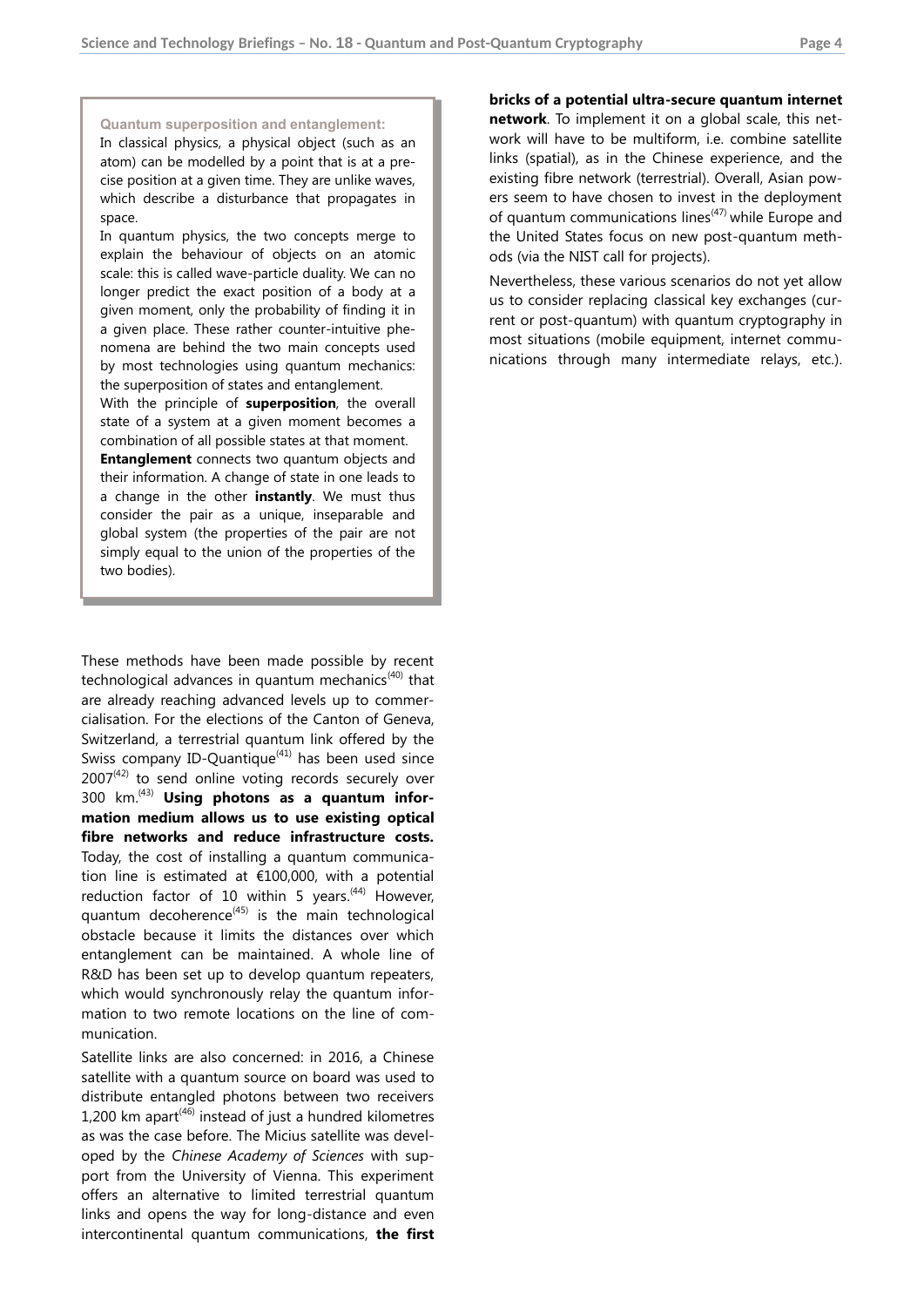# *Experts consulted*

*Mr. Alain Aspect, Physicist at the Institut d'Optique (Institute of Optics) and member of the Office's Scientific Council.*

*Ms. Astrid Lambrecht, Research Director at CNRS (French National Centre for Scientific Research), Director of the CNRS Institute of Physics (INP/CNRS), and member of the Office's scientific council.*

\_\_\_\_\_\_\_\_\_\_\_\_\_\_\_\_\_\_\_\_\_\_\_\_\_\_\_\_\_\_\_\_\_\_\_\_\_\_\_\_\_\_\_\_\_\_\_\_\_\_\_\_\_\_\_\_\_\_\_\_\_\_\_\_\_\_\_\_\_\_\_\_\_\_\_\_\_\_\_\_\_\_\_\_\_\_\_\_\_\_\_\_\_\_\_\_\_\_\_\_\_\_\_\_\_\_\_\_\_\_\_\_\_\_\_\_\_\_\_\_\_\_\_\_

*ANSSI (Mr. Guillaume Poupard, General Manager, Mr. Vincent Strubel, Deputy Director of Expertise, Mr. Sébastien Kunz-*Jacques, Deputy Head of the Scientific and Technical Division, Mr. Henri Gilbert, Head of the Cryptography Laboratory, Mr. *Jérôme Plût, Researcher at the Cryptography Laboratory).*

*Ms. Fanny Bouton, a journalist specialising in new technologies.*

*Mr. Antoine Browaeys, Research Director at the Institut d'Optique.*

*Ms. Anne Canteaut, Research Director at INRIA, SECRET project team.*

*Mr. Philippe Chomaz, Executive Scientific Director of the Direction de la recherche fondamentale (Directorate of Fundamental Research) at CEA (French Atomic Energy and Renewable Energy Agency).*

*Mr. Thierry Debuisschert, Research Engineer, Thalès.*

*Mr. Bruno Desruelle, CEO of the start-up Muquans.*

*Ms. Eleni Diamanti, Research Fellow at the Paris 6 Computer Science Laboratory (LIP6).*

*Mr. Philippe Duluc, Big Data & Security Technical Director at Atos.*

*Mr. Daniel Estève, Research Director and Head of the Quantronique group at CEA.*

*Mr. Olivier Ezratty, a consultant specialising in new technologies and the author of the blog "Opinions libres".*

*Mr. Adrien Facon, leader of the RISQ Programme and Director of Research and Innovation at Secure-IC.*

*Mr. Philippe Grangier, Research Director at CNRS and Head of the Quantum Optics Group at the Institut d'Optique.*

*Mr. Serge Haroche, Emeritus Professor at the Collège de France and the 2012 Nobel Prize winner in Physics.*

*Mr Christophe Jurczak, Managing Director of the Quantonation Investment Fund.*

*Ms. Anne Canteaut, Research Director at INRIA, SECRET project team.*

*Mr. Grégoire Ribordy, co-founder and CEO of the start-up Quantum ID.*

*Ms. Pascale Senellart, Research Director at the CNRS Laboratory of Photonics and Nanostructures (LPN) and co-founder of the start-up Quandela.*

*Mr. Sébastien Tanzilli, Research Director and CNRS Quantum Technologies Project Manager.*

*Mr. Georges Uzbelger, AI/Advanced Analytics Solution at IBM France.*

*Mr. Benoit Wintrebert, Innovation Advisor at the French Ministry of the Armed Forces.*

*Scientific coordination by Sarah Tigrine, Scientific Advisor (with support from Mr. Gaëtan Douéneau).*

*Reference works consulted:*

*- "Comprendre l'informatique quantique" O. Ezratty, November 2018 (e-book)*

*- A report from the American Academies: National Academies of Science, Engineering, and Medicine. 2018 Quantum Computing: Progress and Prospects. The National Academies Press, Washington, DC. DOI: https: //doi.org/10.17226/25196.*

*- "Clefs du CEA" issue no. 66- June 2018 "Révolutions quantiques"*

Note: in concurrence with the Ethics Officer of the French National Assembly, Cédric Villani has recused himself from the ATOS Scientific Council - a non-decision-making body - for the duration of his work on quantum technologies for the Office.

# *References*

-

*(1)* The concept of "communication" refers to all stages of the information exchange protocol, i.e. generating, distributing, processing, and storing the data.

*(2)* Also known as "electronic signature", these methods certify that a message comes from the indicated sender and that it has not been modified during routing. Without them, a malicious individual can impersonate something or someone else and send fraudulent e-mails ("phishing"), for example.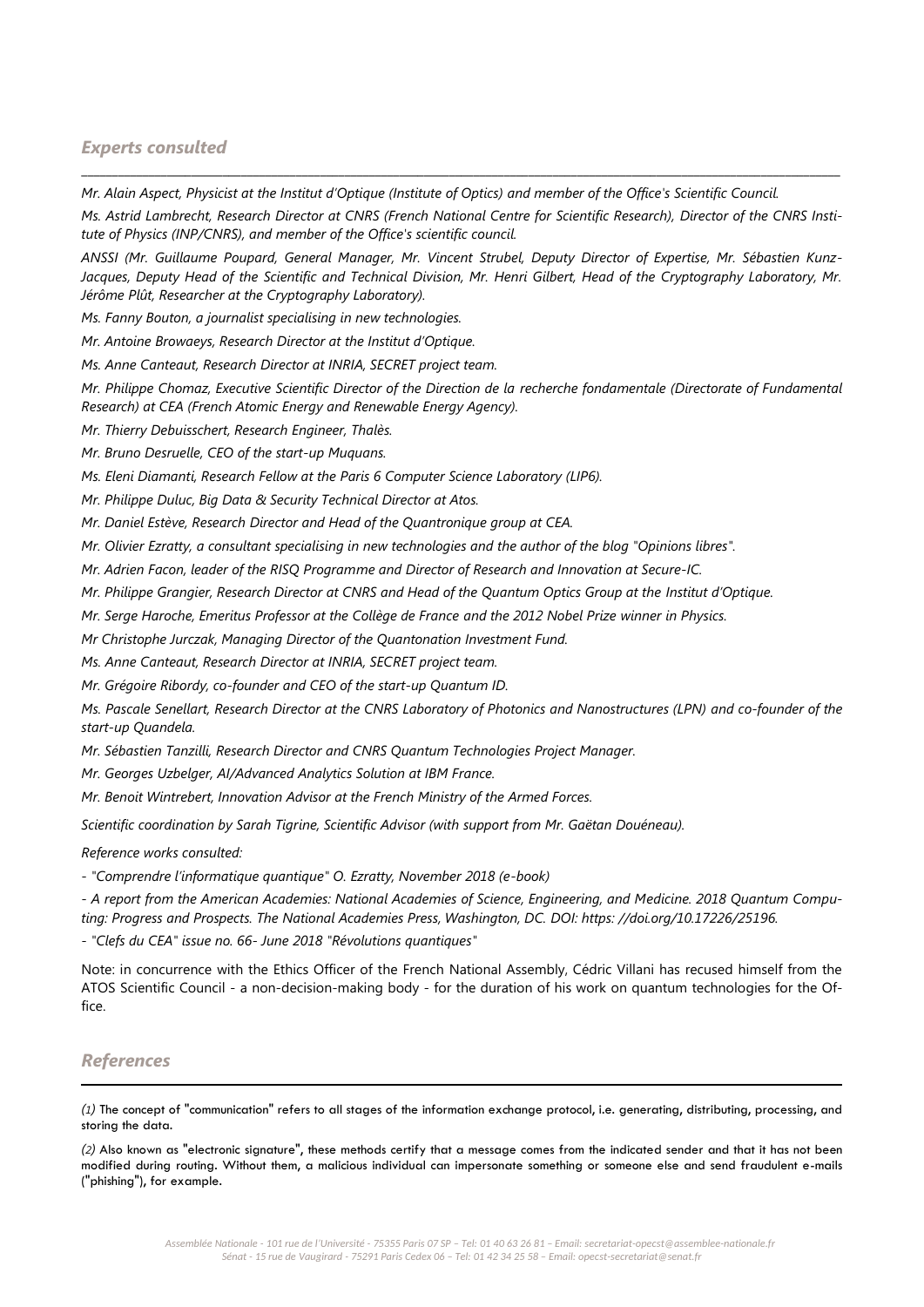(*3*) The famous Enigma machine was developed by the German Arthur Scherbius in 1919 and was widely adopted by the German army in the 1930s. Using an electromechanical process, it encrypted and decrypted military messages and was considered inviolable. During the Second World War, the Allies, thanks in part to the work of Alan Turing, finally deciphered a large part of the intercepted messages which, according to some experts, shortened the conflict by at least two years (*[http://www.cdpa.co.uk/UoP/HoC/Lectures/HoC\\_08e.PDF](http://www.cdpa.co.uk/UoP/HoC/Lectures/HoC_08e.PDF)*).

*(4)* The term "cryptanalysis" refers to the process of attacking a cryptographic system to reveal the encrypted message without knowing the key.

*(5) Shannon, C. E. (1948). A mathematical theory of communication.* Bell system technical journal*,* 27*(3), 379-423.*

(*6*) In 1973, NIST called for a new encryption standard to be defined. IBM proposed its algorithm, called Lucifer. While it had some flaws that were corrected by the NSA, the final version, called DES, was finally implemented in 1976.

*(7)* Alice and Bob are names that have been commonly used in cryptography since the 1970s, replacing "user A" and "user B".

*(8)* One can also imagine that the messages are sent in a safe to which only Alice and Bob have the key.

-

(*9*) Here, one can think of the public key as a safe and the private key as the code to this safe. Alice sends the safe to Bob and keeps the code. When Bob wants to send a message to Alice, he puts it in the safe and closes it, before sending it. The only person who can open it and read the message is Alice.

*(10)* Symmetric encryption, via the AES protocol, is used for online transactions, transport cards, Wi-Fi, etc. [https://www.larecherche.fr/la-fragilit%C3%A9-inattendue-du-chiffrement-sym%C3%A9trique.](https://www.larecherche.fr/la-fragilité-inattendue-du-chiffrement-symétrique)

(11) In mathematics, the logarithm of a number Y is the number X such that  $2^x = Y$ . The discrete logarithm problem consists of finding the integer k such that, given two variables a and b,  $a^k = b$ . Asymmetric encryption can be built from this problem, using k as the private key and the pair (a, b) as the public key. It is secure (i.e. it is impossible to find the private key from the public key) because discrete logarithms are extremely difficult for computers to process.

*(12) Kleinjung, T., Aoki, K., Franke, J., Lenstra, A. K., Thomé, E., Bos, J. W., ... & Te Riele, H. (2010, August). Factorization of a 768-bit RSA modulus. In CRYPTO 2010 – 30th Annual Cryptology Conference (pp. 333-350). Springer, Berlin, Heidelberg.*

(*13*) [https://www.larecherche.fr/informatique-cryptographie/%C2%AB-la-meilleure-garantie-de-s%C3%A9curit%C3%A9-est-](https://www.larecherche.fr/informatique-cryptographie/)%A9preuve-du-temps-

*(14)* Shor's algorithm factors numbers in *polynomial* time (i.e. whose execution time is n<sup>a</sup>, where n depends on the size of the number provided and a is a fixed constant). On the other hand, the best classical algorithms for the factorization problem have an almost exponential execution time (2<sup>n</sup>), which becomes impossibly longer when the input data is large. For example, 2<sup>100</sup> seconds is greater than the age of the universe.

*(15)* In addition to RSA, many internet security protocols are threatened: for example, TLS/SSL that protects websites and file transfers via FTP, the SSH protocol for remote access to a machine, and PGP which is sometimes used to encrypt emails. The threat also extends to the electronic signature of software and their automatic updates, VPNs for remote access to the networks of protected companies, the security of the emails with S/MIME, payment systems, DSA (Digital Signature Algorithm, an electronic signature protocol), and Diffie-Hellman for sending symmetric keys and elliptic curve cryptography. Finally, the electronic signature protocols of Bitcoin and many blockchains are also threatened (source: O. Ezratty).

*(16)* A variant of the Shor algorithm could be applied to the discrete logarithm problem (see note 10) used in many other asymmetric ciphers.

*(17)* In a classical computer, the basic brick of information is a bit: a unit that can take one of two possible values (states): 0 or 1. In the world of quantum computing, its equivalent is called the qubit. Concretely, it uses a physical system (atoms, ions, etc.) in a quantum state. According to the superposition principle, a qubit's state is a linear combination of states of 0 and 1; thanks to entanglement, different qubits can be linked together. In classical physics, adding an extra bit can only describe one more value; in quantum physics, adding a new qubit doubles the theoretical computing power. So, a quantum machine of 10 qubits can simultaneously process 2<sup>10</sup>= 1024 values (compared to 10 for a classical 10-bit machine).

*(18)* We would need a few thousand "logical", i.e. physical, qubits. In practice, however, physical qubits are imperfect, and good logical qubits are obtained by combining many physical qubits (see Briefing N° 15: "Quantum Technologies: Quantum Computers"). For Shor's algorithm, optimistic estimates require tens or hundreds of millions of physical qubits.

*(19)* To find an n-bit key used by a symmetric encryption algorithm with no weaknesses, a classical computer must try all possible combinations, which requires up to 2<sup>n</sup> operations. This number is usually too great for the attack to be feasible. So, for the AES standard, the key is 128 bits long, and as 2<sup>128≈</sup>10<sup>39</sup>, it is a 39-digit number, while the best supercomputers know how to handle only 10<sup>15</sup> operations per second. Grover's algorithm, introduced in 1996, requires only  $2^{n/2}$  operations to find the key. Using AES as an example, 264≈10<sup>20</sup> operations would be enough, which is much closer to being realistic. To return to a suitable level of security, one possible solution would be to use a key that is twice as long. AES can actually work with keys of  $2\times128 = 256$  bits; it was one of the arguments that led to choosing it as a standard.

*(20)* The QUASYModo project at INRIA is investigating this question:<https://project.inria.fr/quasymodo/>

(*21*) According to Michele Mosca, a researcher at the University of Waterloo (Canada): *[https://www.larecherche.fr/informatique](https://www.larecherche.fr/informatique-cryptographie/)[cryptographie/%C2%AB-la-meilleure-garantie-de-s%C3%A9curit%C3%A9-est-l%C3%A9preuve-du-temps-% C2% BB](https://www.larecherche.fr/informatique-cryptographie/)*

(*22*) Historically, some encryption protocols have continued to be used for many years after being broken (by a typical computer) because the network infrastructure had not been changed.

*(23)* <https://csrc.nist.gov/Projects/Post-Quantum-Cryptography/Post-Quantum-Cryptography-Standardization>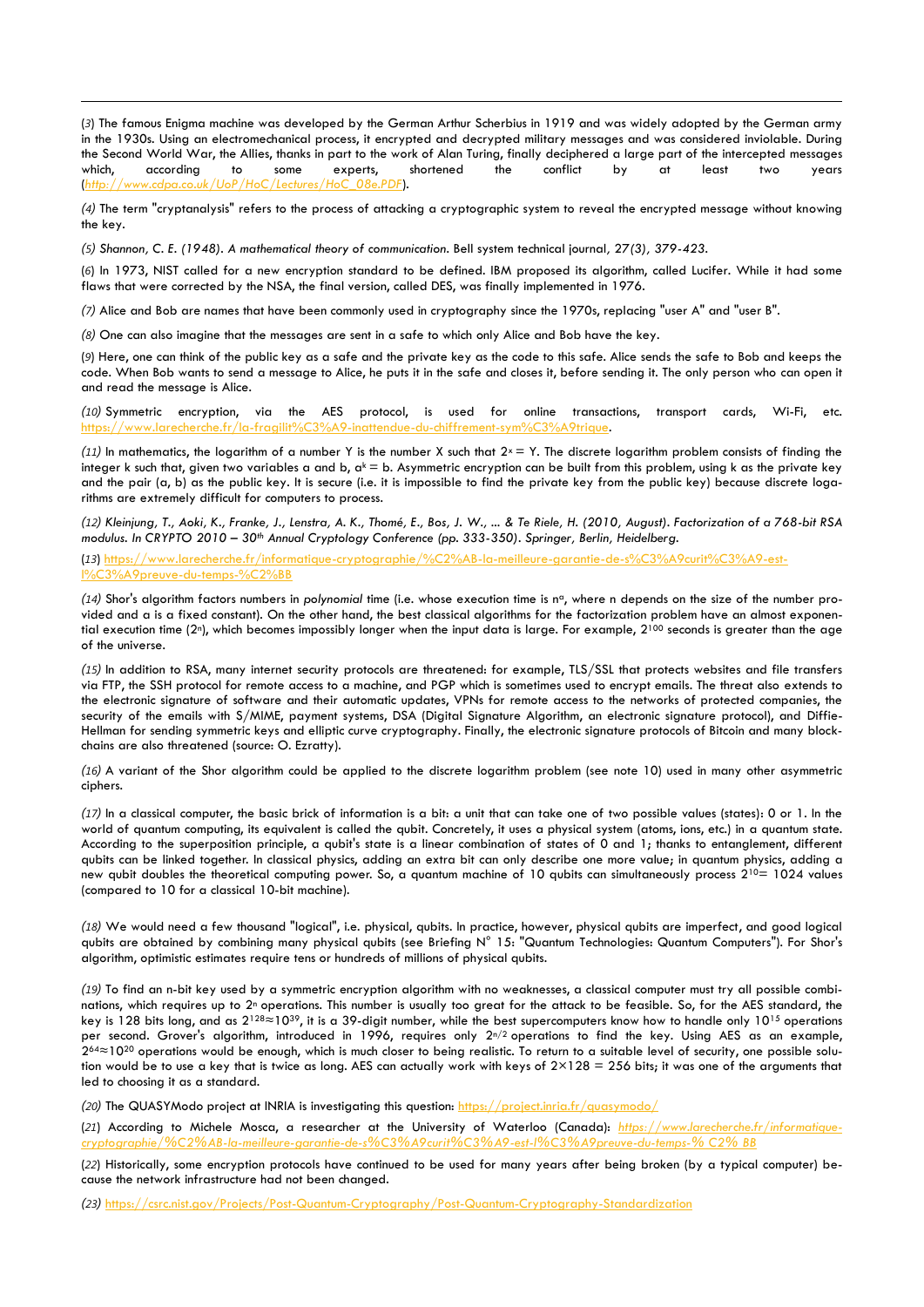*(24)* This method of scientific competition is not new and, historically, NIST is already behind the development of several cryptography standards, such as AES (Advanced Encryption Standard, 2002) and SHA-3 (2012).

*(25)* Most mathematical problems used by NIST submissions fall into four broad categories based on the mathematical objects they use: error-correcting codes, Euclidean networks, multivariate polynomials and elliptic curve isogenies.

For the past several decades, error-correcting codes have been used to prevent certain data from being "lost" during transmission, for example, if the communication channel introduces noise into the messages. They are also used for CDs or DVDs so that a small imperfection does not make a file unreadable. In 1978, a few months after RSA was discovered, RJ McEliece showed how to use these techniques to build an asymmetric cryptographic system. This encryption has since been improved, but its major flaw is having large public keys.

Introduced in 1996, Euclidean network cryptography is based on solving systems of linear diophantine equations (equations on whole numbers). Under certain circumstances, resolving these systems can be very difficult from a computational point of view. Thus, we can use a system of equations as a public key and a method of resolution as a private key.

A multivariate polynomial (for example, x, y and z) is an expression P involving sums and products of these variables (e.g.  $P = xy + y^2 +$  $z^3x + z$ ). Introduced in 1988, the idea of multivariate cryptography is to use several polynomials of this form (for example P, Q and R). If we know the values of x, y and z, it is very easy to calculate P, Q and R; on the other hand, the reverse operation is particularly difficult for computers. Therefore, it is possible to use polynomials as a public key for an encryption system and an "inversion method" as a private key. So that the opposite is not easily computable, we must use a very large number of variables, which limits the speed of the encryption.

Elliptic curves are a well-known mathematical object in cryptography behind several current encryption protocols (see below). Researchers do not use them directly for post-quantum encryption, but they are interested in certain functions called isogenies, which make it possible to go from one curve to another while preserving their structure.

*(26)* Only a minority of them are subject to a patent, a criterion which is also considered as a drawback in their assessment for this open call for projects. The terms are available on the NIST website: [https://csrc.nist.gov/CSRC/media/Projects/Post-Quantum](https://csrc.nist.gov/CSRC/media/Projects/Post-Quantum-Cryptography/documents/call-for-proposals-final-dec-2016.pdf) $ments/call-for-proposals-final-dec-2016.pdf$ 

*(27)* <https://www.nist.gov/news-events/news/2019/01/nist-reveals-26-algorithms-advancing-post-quantum-crypto-semifinals>

#### *(28)* [https://risq.fr/?page\\_id=8&lang=fr](https://risq.fr/?page_id=8&lang=fr)

-

*(29)* The companies finance part of the project using their own funds. The projected capital base for the RISQ initiative is approximately €8 million*.*

*(30)* <https://www.pourlascience.fr/sr/article/strategies-dattaques-4764.php>

*(31)* French National Agency for Information System Security [\(http://ssi.gouv.fr/\).](http://ssi.gouv.fr/)

*(32)* Adding an extra layer consisting of a proven classical method only adds up to a few percent of the processing power compared to using post-quantum methods alone because classical methods are very efficient after years of development. For example, here are the sizes of the messages sent for the ECDH-256 (classical) and NewHope512 (one of the most compact post-quantum candidates) mechanisms: 32 bytes for ECDH versus 1120 bytes for NewHope. Adding an ECDH layer to a NewHope exchange therefore entails an additional cost of a little less than 3% and guarantees a non-regression of security compared to current techniques.

*(33)* The term "post-quantum" refers to any method that is resistant to the power of a quantum computer and is understood as "postquantum computing". Meanwhile, the term "quantum cryptography" refers to key exchange methods that rely on an infrastructure using quantum properties but that do not correspond to cryptography in the broad sense. For these two aspects, it is highly likely that the names, which are quite imprecise and confusing, will change as technology progresses in the coming years.

*(34)* Quantum cryptography can only be used between correspondents with a direct physical link, such as an optical fibre or an open-air link.

*(35)* More generally, the polarisation of a wave describes a preferred orientation in the distribution of the oscillations that compose it. Polarisation can be unidirectional (linear, vertical, or horizontal polarisation with respect to the direction of propagation). In the case of an electromagnetic wave, if the electrical and magnetic components are phase shifted by 90°, the polarisation can then be circular or elliptical.

*(36)* A quantum dot (of nanometric size) consists of inserting one semiconductor material into another to create a trap that is very effective for electrons. These will emit photons one by one, with characteristics (wavelength, flux) that are more or less controllable. The current challenge for R&D for communication purposes is not to generate too many pulses containing more than one photon, which, in return, reduces the photon emission rate and, therefore, the quality of the communication [\(https://www.photoniques.com/articles/photon/pdf/2015/04/photon201577p36.pdf](https://www.photoniques.com/articles/photon/pdf/2015/04/photon201577p36.pdf)*)*. The French company Quandela specialises in this technology.

*(37)* In quantum physics, energy exchanges are made discontinuously in packets called "quantas". See Briefing N° 13 on "Quantum Technologies: Introduction and Challenges" from the Office. [http://www2.assemblee](http://www2.assemblee-nationale.fr/content/download/79022/810034/version/2/file/Note_TechnologiesQuantiques_Introduction_versionFinale.pdf)[nationale.fr/content/download/79022/810034/version/2/file/Note\\_TechnologiesQuantiques\\_Introduction\\_versionFinale.pdf](http://www2.assemblee-nationale.fr/content/download/79022/810034/version/2/file/Note_TechnologiesQuantiques_Introduction_versionFinale.pdf)

*(38)* Nonlinear optics is concerned with the environments that modify properties of the light they receive at the output. More particularly, non-linear crystals can produce a pair of photons from a single photon by splitting its energy in two.

*(39)* Diamanti, Eleni, et al. "Practical challenges in quantum key distribution." npj Quantum Information 2 (2016): 16025

*(40)* The development of methods to produce unique photons or entangled photon pairs has been a real boost to developing these techniques.

*(41)* <https://www.idquantique.com/>